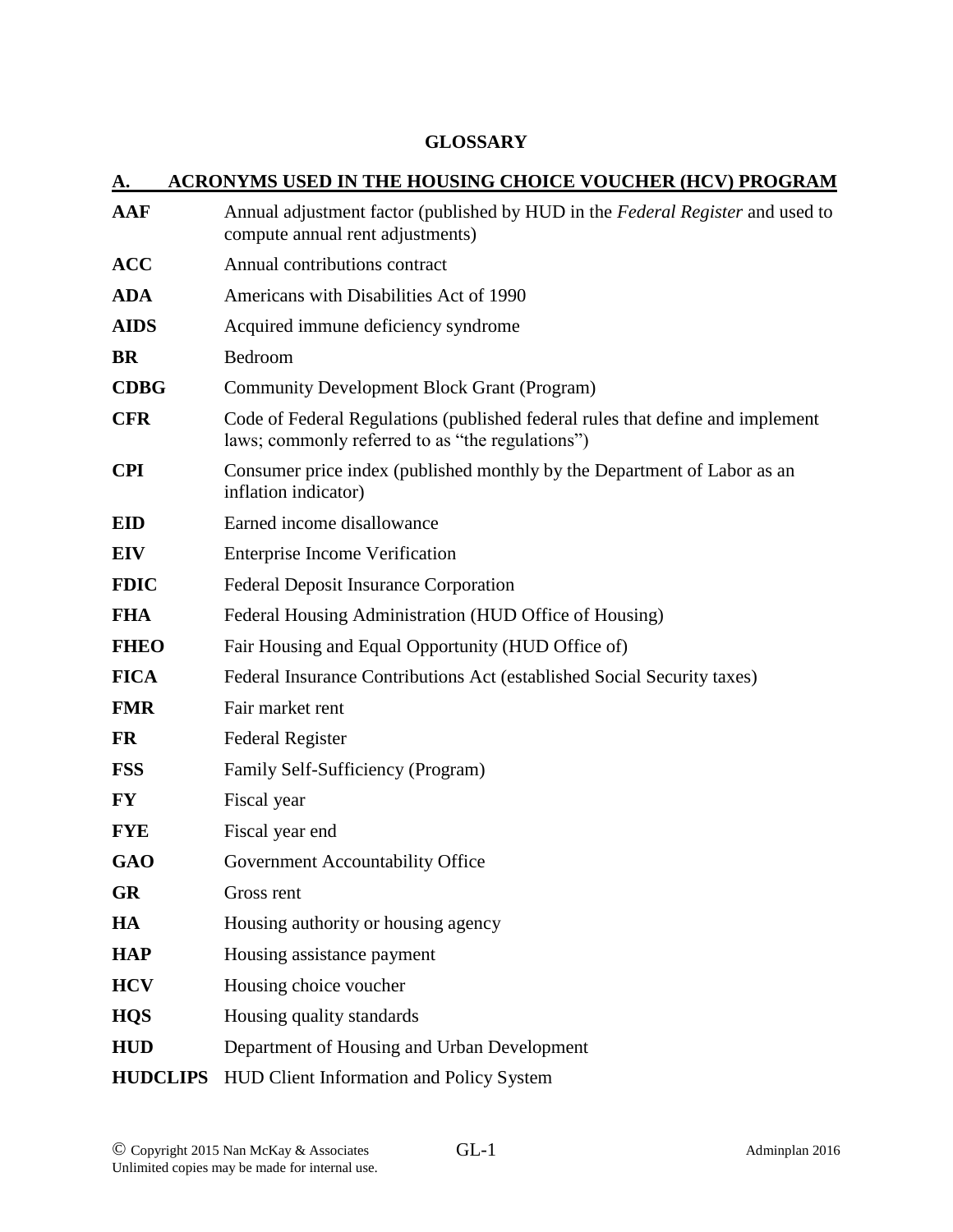| <b>IPA</b>   | Independent public accountant                                                                                                  |
|--------------|--------------------------------------------------------------------------------------------------------------------------------|
| <b>IRA</b>   | Individual retirement account                                                                                                  |
| <b>IRS</b>   | <b>Internal Revenue Service</b>                                                                                                |
| <b>JTPA</b>  | Job Training Partnership Act                                                                                                   |
| <b>LBP</b>   | Lead-based paint                                                                                                               |
| <b>LEP</b>   | Limited English proficiency                                                                                                    |
| <b>MSA</b>   | Metropolitan statistical area (established by the U.S. Census Bureau)                                                          |
| <b>MTCS</b>  | Multi-family Tenant Characteristics System (now the Form HUD-50058<br>submodule of the PIC system)                             |
| <b>MTW</b>   | Moving to Work                                                                                                                 |
| <b>NOFA</b>  | Notice of funding availability                                                                                                 |
| <b>OGC</b>   | <b>HUD's Office of General Counsel</b>                                                                                         |
| <b>OIG</b>   | HUD's Office of Inspector General                                                                                              |
| <b>OMB</b>   | Office of Management and Budget                                                                                                |
| <b>PASS</b>  | Plan to Achieve Self-Support                                                                                                   |
| <b>PHA</b>   | Public housing agency                                                                                                          |
| <b>PIC</b>   | <b>PIH Information Center</b>                                                                                                  |
| <b>PIH</b>   | (HUD Office of) Public and Indian Housing                                                                                      |
| <b>PS</b>    | Payment standard                                                                                                               |
| QC           | <b>Quality control</b>                                                                                                         |
| <b>REAC</b>  | (HUD) Real Estate Assessment Center                                                                                            |
| <b>RFP</b>   | Request for proposals                                                                                                          |
| <b>RFTA</b>  | Request for tenancy approval                                                                                                   |
| <b>RIGI</b>  | Regional inspector general for investigation (handles fraud and program abuse<br>matters for HUD at the regional office level) |
| <b>SEMAP</b> | <b>Section 8 Management Assessment Program</b>                                                                                 |
| <b>SRO</b>   | Single room occupancy                                                                                                          |
| <b>SSA</b>   | Social Security Administration                                                                                                 |
| <b>SSI</b>   | Supplemental security income                                                                                                   |
| <b>SWICA</b> | State wage information collection agency                                                                                       |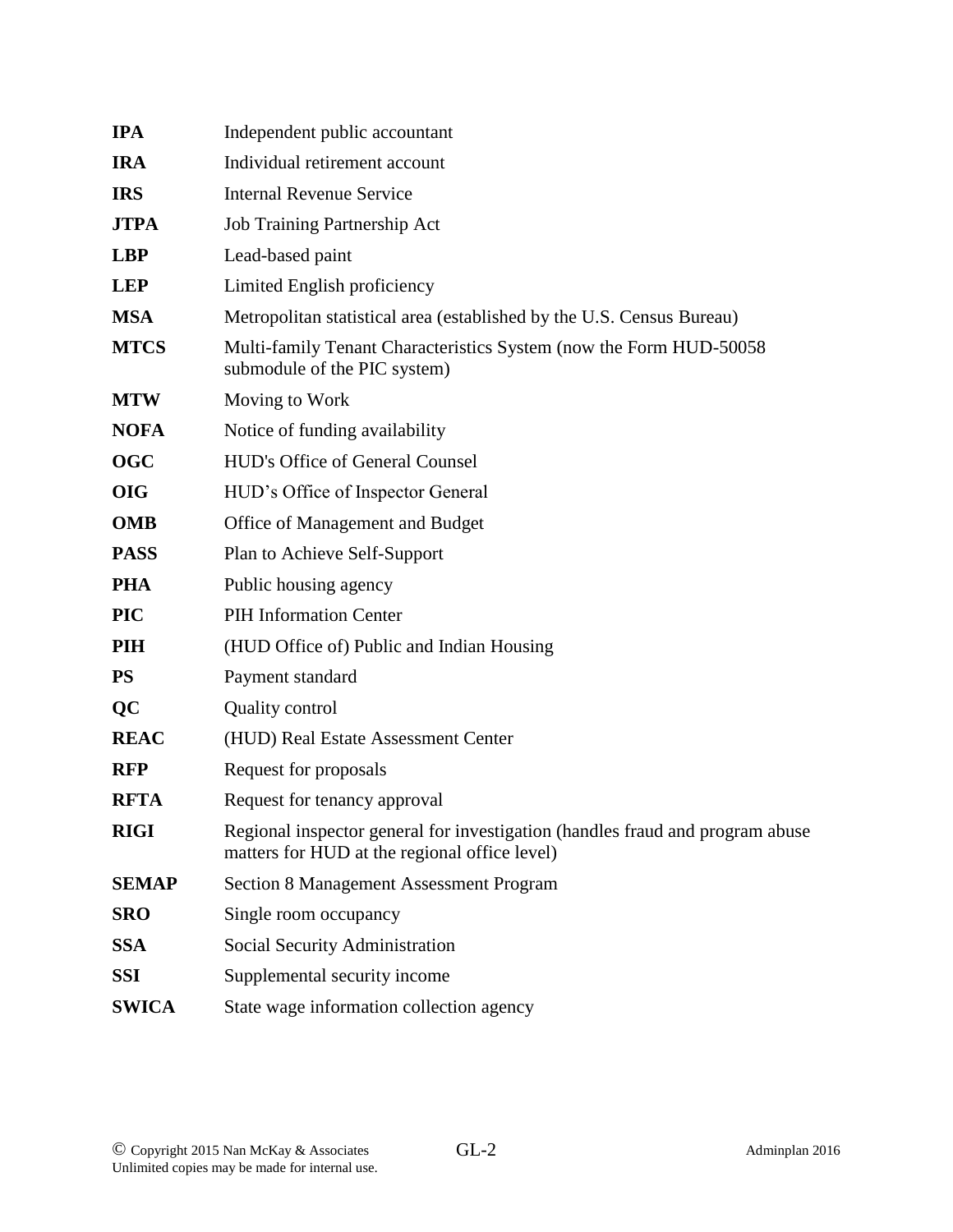| <b>TANF</b> | Temporary assistance for needy families            |
|-------------|----------------------------------------------------|
| <b>TPV</b>  | Tenant protection vouchers                         |
| TR          | Tenant rent                                        |
| <b>TTP</b>  | Total tenant payment                               |
| <b>UA</b>   | Utility allowance                                  |
| <b>UFAS</b> | <b>Uniform Federal Accessibility Standards</b>     |
| <b>UIV</b>  | Upfront income verification                        |
| <b>URP</b>  | Utility reimbursement payment                      |
| <b>VAWA</b> | Violence Against Women Reauthorization Act of 2013 |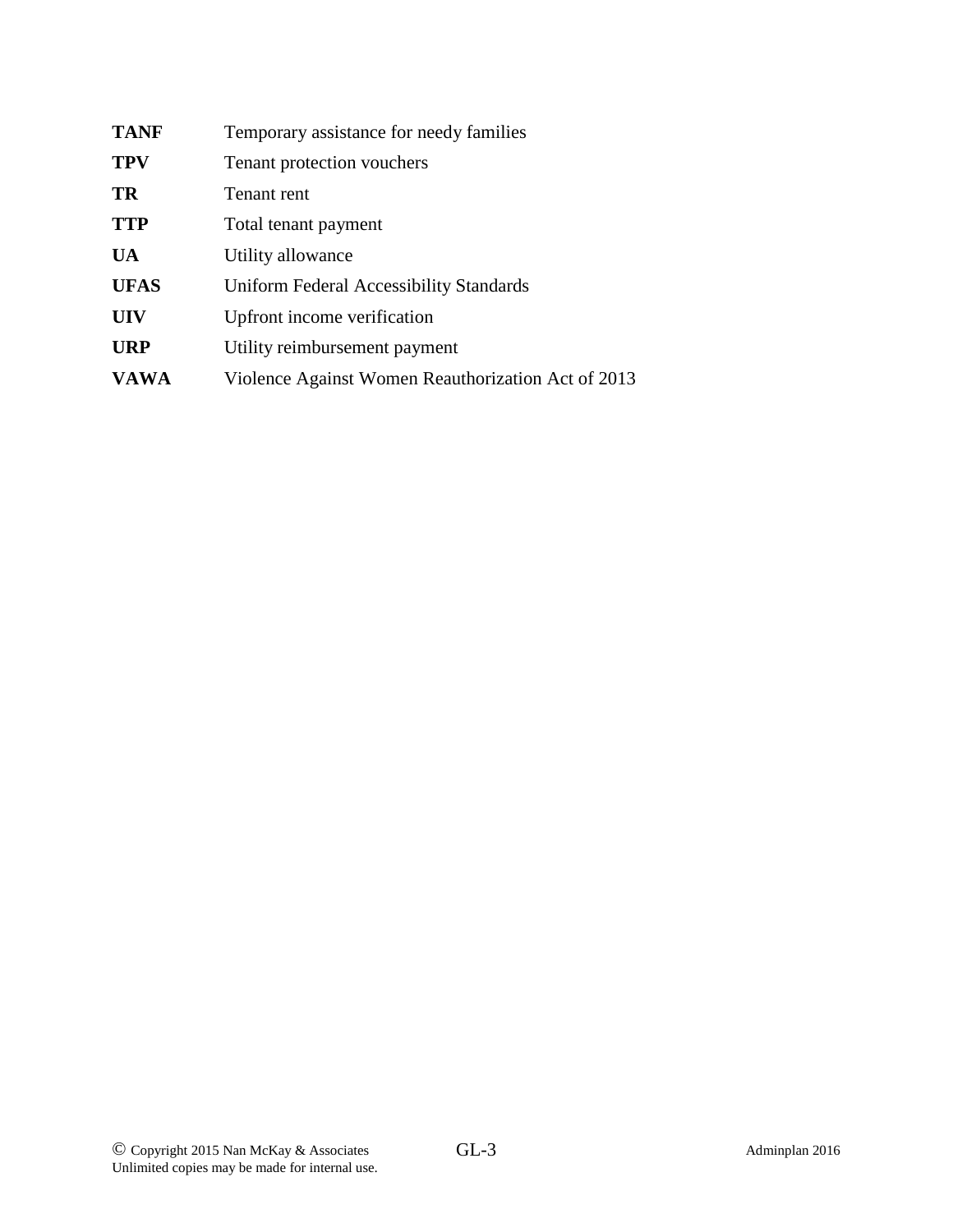## **B. GLOSSARY OF SUBSIDIZED HOUSING TERMS**

- *Absorption***.** In portability (under subpart H of this part 982): the point at which a receiving PHA stops billing the initial PHA for assistance on behalf of a portability family. The receiving PHA uses funds available under the receiving PHA consolidated ACC.
- *Accessible***.** The facility or portion of the facility can be approached, entered, and used by persons with disabilities.
- *Adjusted income***.** Annual income, less allowable HUD deductions and allowances.
- *Administrative fee.* Fee paid by HUD to the PHA for administration of the program. See §982.152.
- *Administrative plan.* The plan that describes PHA policies for administration of the tenant-based programs. The Administrative Plan and any revisions must be approved by the PHA's board and included as a supporting document to the PHA Plan. See §982.54.
- *Admission***.** The point when the family becomes a participant in the program. The date used for this purpose is the effective date of the first HAP contract for a family (first day of initial lease term) in a tenant-based program.
- *Affiliated individual.* With respect to an individual, a spouse, parent, brother, sister, or child of that individual, or an individual to whom that individual stands in loco parentis (in the place of a parent), or any individual, tenant, or lawful occupant living in the household of that individual
- *Amortization payment.* In a manufactured home space rental: The monthly debt service payment by the family to amortize the purchase price of the manufactured home.
- *Annual.* Happening once a year.
- *Annual contributions contract (ACC).* The written contract between HUD and a PHA under which HUD agrees to provide funding for a program under the 1937 Act, and the PHA agrees to comply with HUD requirements for the program.
- *Annual income***.** The anticipated total income of an eligible family from all sources for the 12-month period following the date of determination of income, computed in accordance with the regulations.
- *Applicant (applicant family).* A family that has applied for admission to a program but is not yet a participant in the program.
- *Area exception rent.* An amount that exceeds the published FMR. See 24 CFR 982.504(b).
- *As-paid states.* States where the welfare agency adjusts the shelter and utility component of the welfare grant in accordance with actual housing costs.
- *Assets***.** (See *net family assets.*)
- *Auxiliary aids.* Services or devices that enable persons with impaired sensory, manual, or speaking skills to have an equal opportunity to participate in, and enjoy the benefits of, programs or activities receiving federal financial assistance.
- *Biennial.* Happening every two years.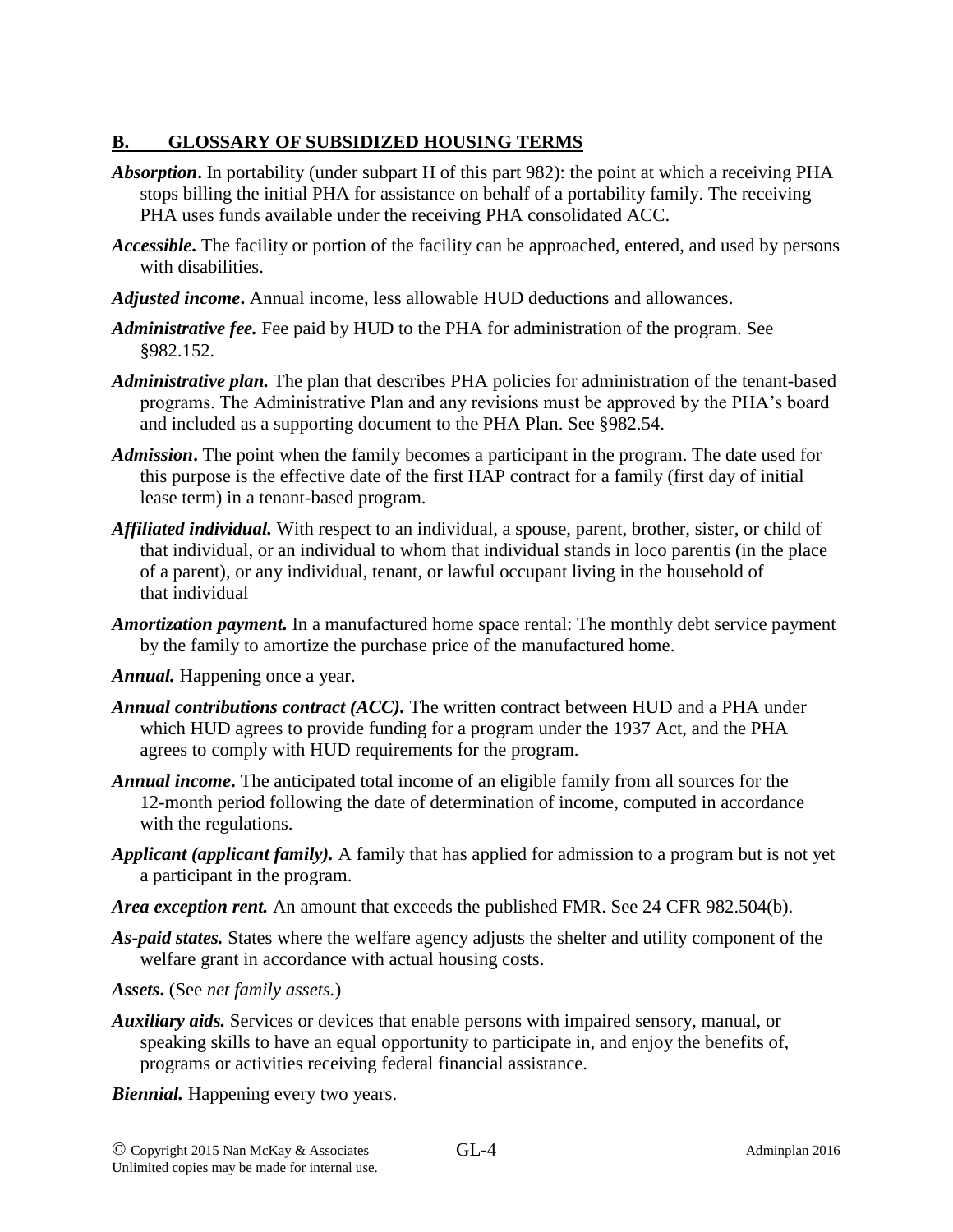- *Bifurcate.* With respect to a public housing or Section 8 lease, to divide a lease as a matter of law such that certain tenants can be evicted or removed while the remaining family members' lease and occupancy rights are allowed to remain intact.
- *Budget authority.* An amount authorized and appropriated by the Congress for payment to PHAs under the program. For each funding increment in a PHA program, budget authority is the maximum amount that may be paid by HUD to the PHA over the ACC term of the funding increment.
- *Child. A* member of the family other than the family head or spouse who is under 18 years of age.
- *Child care expenses***.** Amounts anticipated to be paid by the family for the care of children under 13 years of age during the period for which annual income is computed, but only where such care is necessary to enable a family member to actively seek employment, be gainfully employed, or to further his or her education and only to the extent such amounts are not reimbursed. The amount deducted shall reflect reasonable charges for child care. In the case of child care necessary to permit employment, the amount deducted shall not exceed the amount of employment income that is included in annual income.
- *Citizen. A* citizen or national of the United States.
- *Cohead.* An individual in the household who is equally responsible for the lease with the head of household. A family may have a cohead or spouse but not both. A cohead never qualifies as a dependent. The cohead must have legal capacity to enter into a lease.
- *Common space***.** In shared housing, the space available for use by the assisted family and other occupants of the unit.
- *Computer match.* The automated comparison of databases containing records about individuals.
- *Confirmatory review.* An on-site review performed by HUD to verify the management performance of a PHA.
- *Consent form***.** Any consent form approved by HUD to be signed by assistance applicants and participants to obtain income information from employers and SWICAs; return information from the Social Security Administration (including wages, net earnings from selfemployment, and retirement income); and return information for unearned income from the IRS. Consent forms expire after a certain time and may authorize the collection of other information to determine eligibility or level of benefits.
- *Congregate housing.* Housing for elderly persons or persons with disabilities that meets the HQS for congregate housing. A special housing type: see 24 CFR 982.606–609.
- *Contiguous MSA.* In portability (under subpart H of part 982): An MSA that shares a common boundary with the MSA in which the jurisdiction of the initial PHA is located.
- *Continuously assisted.* An applicant is continuously assisted under the 1937 Act if the family is already receiving assistance under any 1937 Housing Act program when the family is admitted to the voucher program.
- *Contract authority.* The maximum annual payment by HUD to a PHA for a funding increment.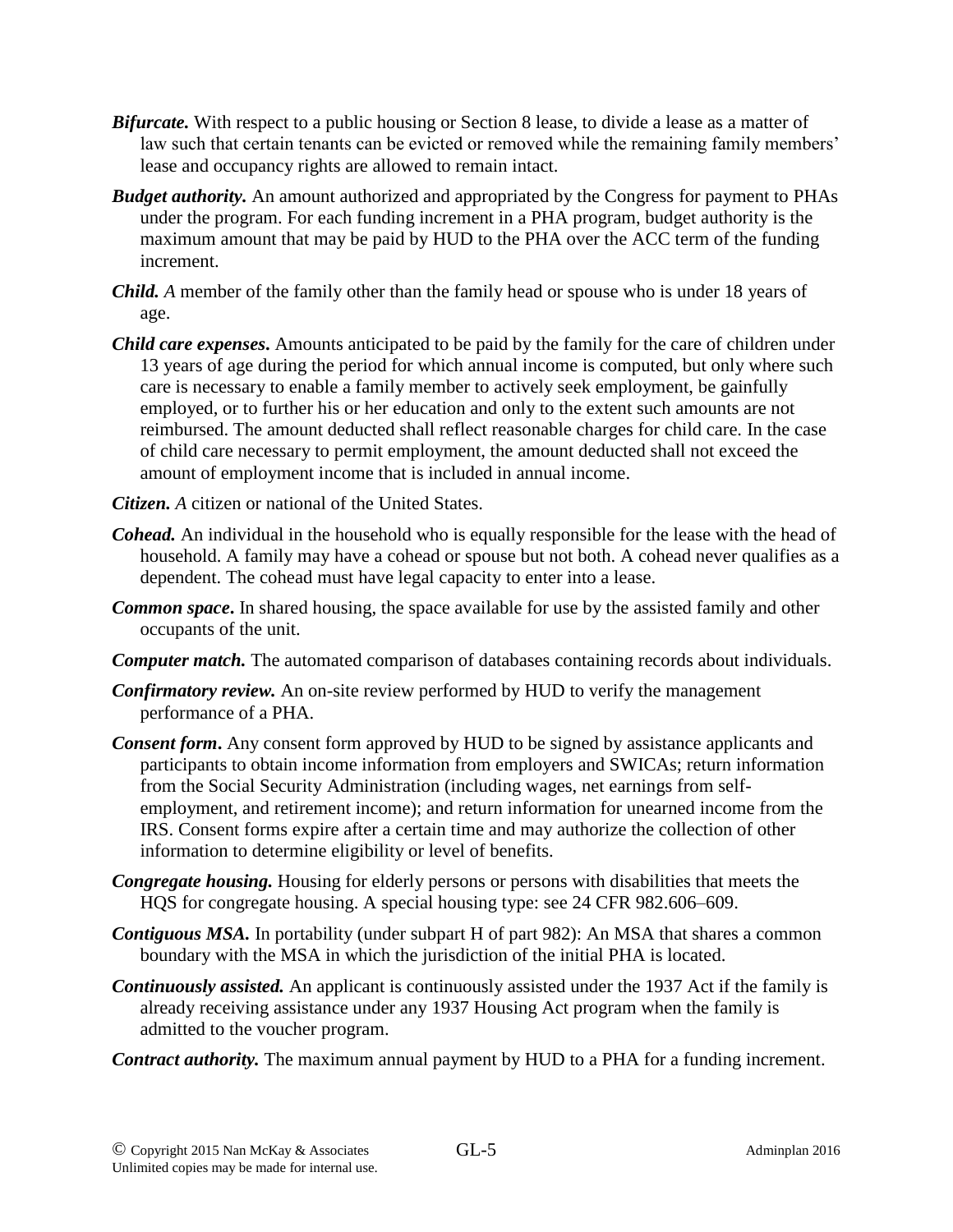- *Cooperative* (term includes mutual housing). Housing owned by a nonprofit corporation or association, and where a member of the corporation or association has the right to reside in a particular apartment, and to participate in management of the housing. A special housing type (see 24 CFR 982.619).
- *Covered families***.** Statutory term for families who are required to participate in a welfare agency economic self-sufficiency program and who may be subject to a welfare benefit sanction for noncompliance with this obligation. Includes families who receive welfare assistance or other public assistance under a program for which federal, state or local law requires that a member of the family must participate in an economic self-sufficiency program as a condition for the assistance.
- *Dating violence.* Violence committed by a person who is or has been in a social relationship of a romantic or intimate nature with the victim; and where the existence of such a relationship shall be determined based on a consideration of the following factors:
	- The length of the relationship
	- The type of relationship
	- The frequency of interaction between the persons involved in the relationship
- *Dependent*. A member of the family (except foster children and foster adults) other than the family head or spouse, who is under 18 years of age, or is a person with a disability, or is a full-time student.
- *Dependent child.* In the context of the student eligibility restrictions*,* a dependent child of a student enrolled in an institution of higher education. The dependent child must also meet the definition of *dependent* as specified above.
- *Disability assistance expenses*. Reasonable expenses that are anticipated, during the period for which annual income is computed, for attendant care and auxiliary apparatus for a disabled family member, and that are necessary to enable a family member (including the disabled member) to be employed, provided that the expenses are neither paid to a member of the family nor reimbursed by an outside source.
- *Disabled family***.** A family whose head, cohead, spouse, or sole member is a person with disabilities; two or more persons with disabilities living together; or one or more persons with disabilities living with one or more live-in aides.
- *Disabled person.* See *person with disabilities.*
- *Disallowance.* Exclusion from annual income.
- *Displaced family***.** A family in which each member, or whose sole member, is a person displaced by governmental action, or a person whose dwelling has been extensively damaged or destroyed as a result of a disaster declared or otherwise formally recognized pursuant to federal disaster relief laws.
- *Domestic violence*. Felony or misdemeanor crimes of violence committed by a current or former spouse of the victim, by a person with whom the victim shares a child in common, by a person who is cohabitating with or has cohabitated with the victim as a spouse, by a person similarly situated to a spouse of the victim under the domestic or family violence laws of the jurisdiction receiving grant monies, or by any other person against an adult or youth victim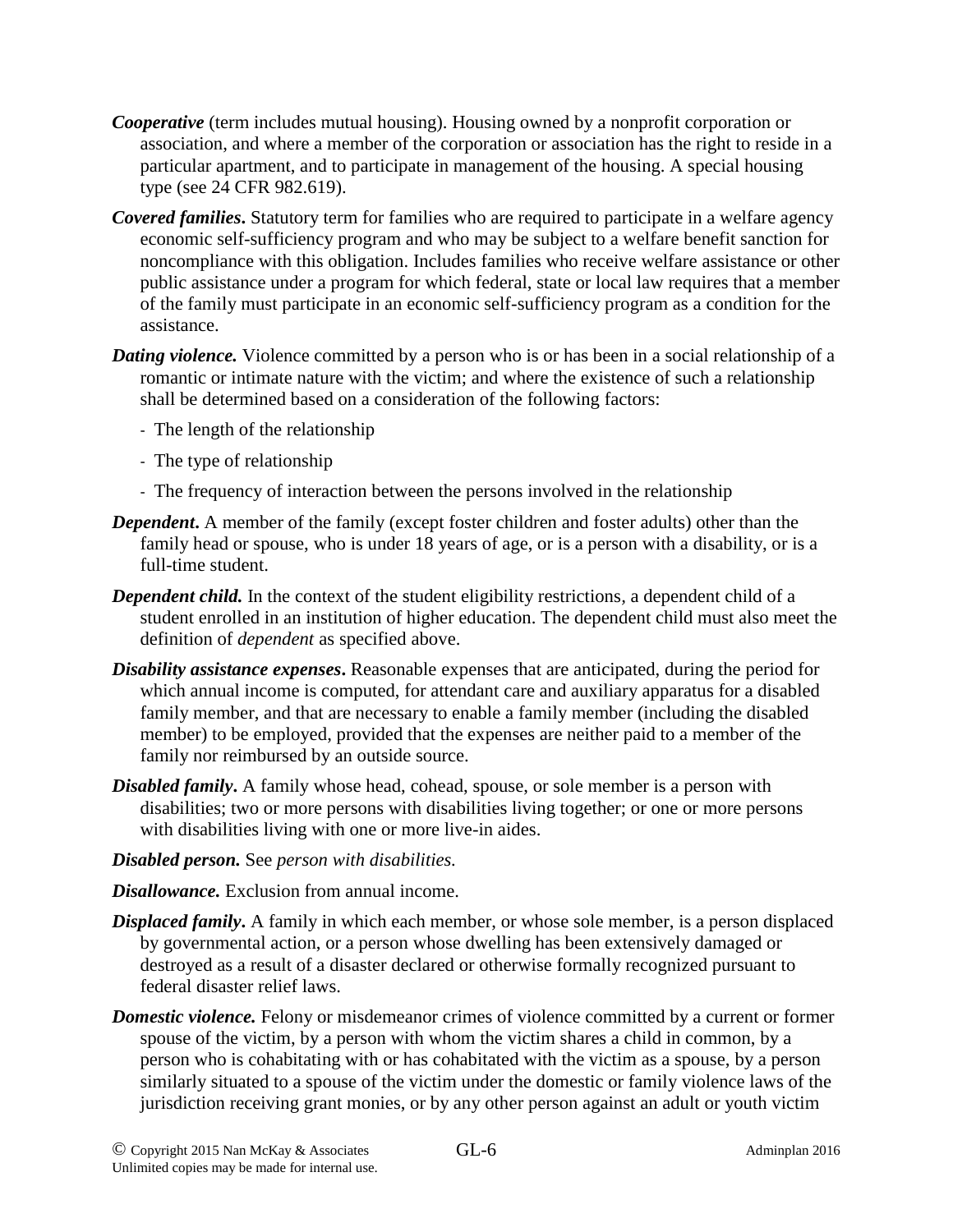who is protected from that person's acts under the domestic or family violence laws of the jurisdiction.

- *Domicile***.** The legal residence of the household head or spouse as determined in accordance with state and local law.
- *Drug-related criminal activity.* The illegal manufacture, sale, distribution, or use of a drug, or the possession of a drug with intent to manufacture, sell, distribute, or use the drug.
- *Economic self-sufficiency program***.** Any program designed to encourage, assist, train or facilitate the economic independence of assisted families, or to provide work for such families. Can include job training, employment counseling, work placement, basic skills training, education, English proficiency, Workfare, financial or household management, apprenticeship, or any other program necessary to ready a participant to work (such as treatment for drug abuse or mental health treatment). Includes any work activities as defined in the Social Security Act (42 U.S.C. 607(d)). Also see 24 CFR 5.603(c).
- *Elderly family***.** A family whose head, cohead, spouse, or sole member is a person who is at least 62 years of age; two or more persons who are at least 62 years of age living together; or one or more persons who are at least 62 years of age living with one or more live-in aides.
- *Elderly person***.** An individual who is at least 62 years of age.
- *Eligible family* A family that is income eligible and meets the other requirements of the 1937 Act and Part 5 of 24 CFR. See also *family.*
- *Employer identification number (EIN)*. The nine-digit taxpayer identifying number that is assigned to an individual, trust, estate, partnership, association, company, or corporation.
- *Evidence of citizenship or eligible status***.** The documents which must be submitted as evidence of citizenship or eligible immigration status. See 24 CFR 5.508(b).
- *Extremely low-income family.* A family whose annual income does not exceed the federal poverty level or 30 percent of the median income for the area, whichever number is higher. Area median income is determined by HUD, with adjustments for smaller and larger families. HUD may establish income ceilings higher or lower than 30 percent of median income if HUD finds such variations are necessary due to unusually high or low family incomes. See 24 CFR 5.603.
- *Facility*. All or any portion of buildings, structures, equipment, roads, walks, parking lots, rolling stock, or other real or personal property or interest in the property.
- *Fair Housing Act.* Title VIII of the Civil Rights Act of 1968, as amended by the Fair Housing Amendments Act of 1988.
- *Fair market rent (FMR)*. The rent, including the cost of utilities (except telephone), as established by HUD for units of varying sizes (by number of bedrooms), that must be paid in the housing market area to rent privately owned, existing, decent, safe, and sanitary rental housing of modest (non-luxury) nature with suitable amenities. See periodic publications in the *Federal Register* in accordance with 24 CFR Part 888.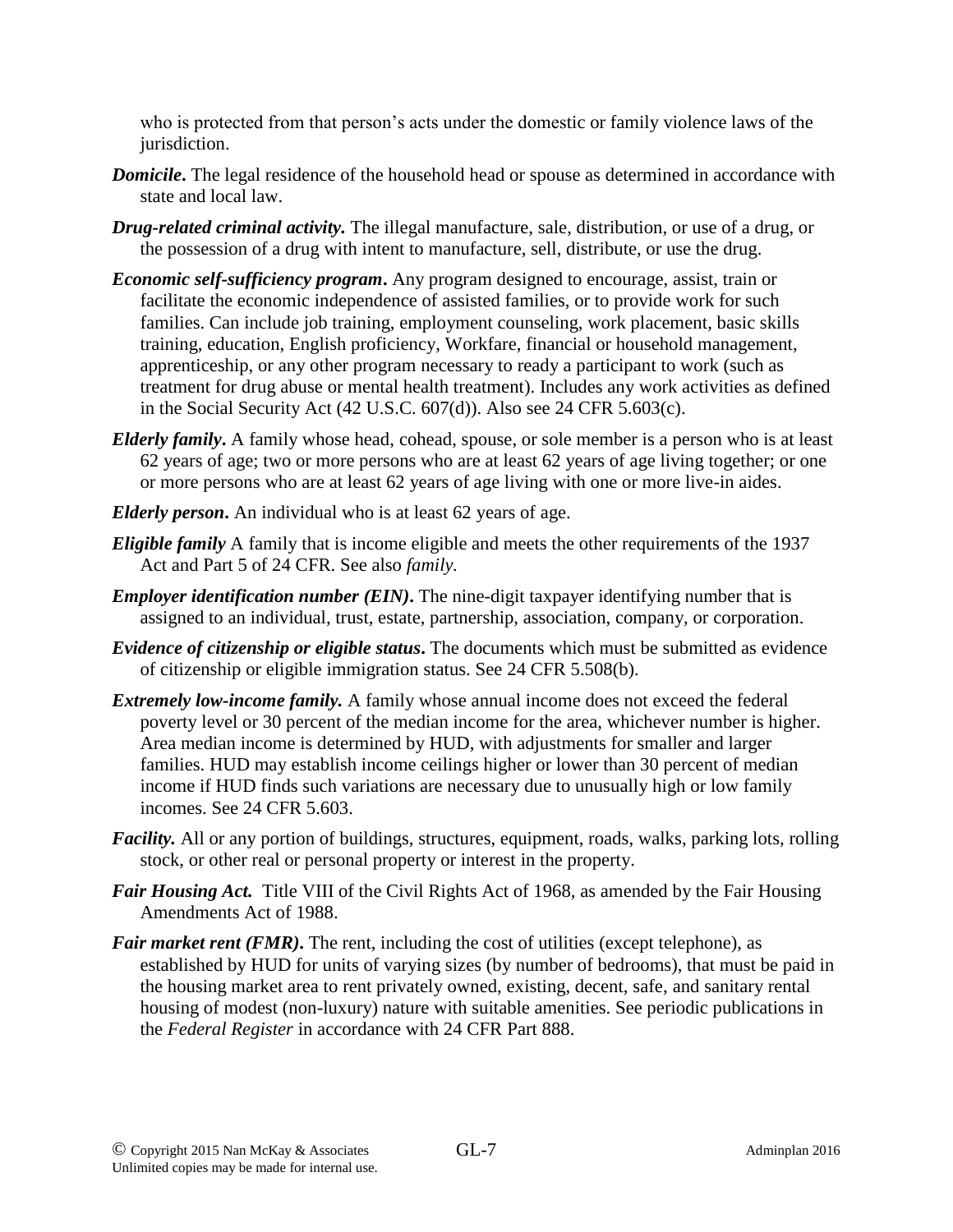- *Family***.** Includes but is not limited to the following, regardless of actual or perceived sexual orientation, gender identity, or marital status, and can be further defined in PHA policy.
	- A family with or without children (the temporary absence of a child from the home due to placement in foster care is not considered in determining family composition and family size)
	- An elderly family or a near-elderly family
	- A displaced family
	- The remaining member of a tenant family
	- A single person who is not an elderly or displaced person, or a person with disabilities, or the remaining member of a tenant family.

*Family rent to owner.* In the voucher program, the portion of rent to owner paid by the family.

- *Family self-sufficiency program* (FSS program). The program established by a PHA in accordance with 24 CFR part 984 to promote self-sufficiency of assisted families, including the coordination of supportive services (42 U.S.C. 1437u).
- *Family share.* The portion of rent and utilities paid by the family. For calculation of family share, see 24 CFR 982.515(a).
- *Family unit size.* The appropriate number of bedrooms for a family, as determined by the PHA under the PHA subsidy standards.
- *Federal agency***.** A department of the executive branch of the federal government.
- *Foster child care payment*. A payment to eligible households by state, local, or private agencies appointed by the state to administer payments for the care of foster children.
- *Full-time student.* A person who is attending school or vocational training on a full-time basis (carrying a subject load that is considered full-time for day students under the standards and practices of the educational institution attended). See 24 CFR 5.603.
- *Funding increment.* Each commitment of budget authority by HUD to a PHA under the consolidated annual contributions contract for the PHA program.
- *Gender identity.* Actual or perceived gender-related characteristics.
- *Gross rent.* The sum of the rent to owner plus any utility allowance.
- *Group home.* A dwelling unit that is licensed by a state as a group home for the exclusive residential use of two to twelve persons who are elderly or persons with disabilities (including any live-in aide). (A special housing type: see 24 CFR 982.610–614.)
- *Handicap***.** Any condition or characteristic that renders a person an individual with handicaps. (See *person with disabilities*.)
- *HAP contract*. The housing assistance payments contract. A written contract between the PHA and an owner for the purpose of providing housing assistance payments to the owner on behalf of an eligible family.
- *Head of household.* The adult member of the family who is the head of the household for purposes of determining income eligibility and rent.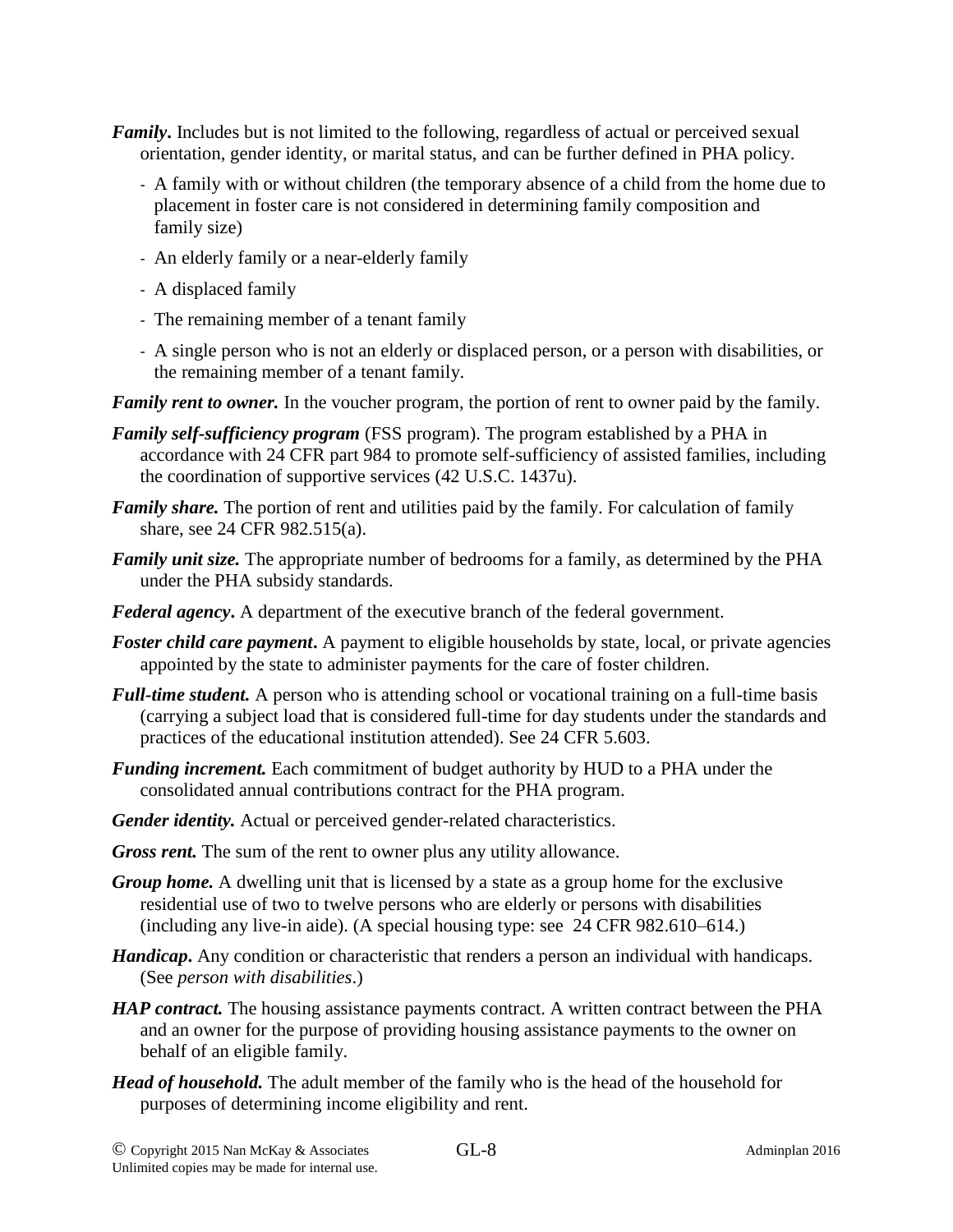- *Household.* A household includes additional people other than the family who, with the PHA's permission, live in an assisted unit, such as live-in aides, foster children, and foster adults.
- *Housing assistance payment.* The monthly assistance payment by a PHA, which includes: (1) A payment to the owner for rent to the owner under the family's lease; and (2) An additional payment to the family if the total assistance payment exceeds the rent to owner.
- *Housing agency (HA).* See *public housing agency.*
- *Housing quality standards (HQS).* The HUD minimum quality standards for housing assisted under the voucher program.
- *HUD.* The U.S. Department of Housing and Urban Development.
- *Imputed asset.* An asset disposed of for less than fair market value during the two years preceding examination or reexamination.
- *Imputed asset income.* The PHA-established passbook rate multiplied by the total cash value of assets. The calculation is used when net family assets exceed \$5,000.
- *Imputed welfare income.* An amount of annual income that is not actually received by a family as a result of a specified welfare benefit reduction, but is included in the family's annual income and therefore reflected in the family's rental contribution.
- *Income***.** Income from all sources of each member of the household, as determined in accordance with criteria established by HUD.
- *Income for eligibility.* Annual income.

*Income information* means information relating to an individual's income, including:

- All employment income information known to current or previous employers or other income sources
- All information about wages, as defined in the state's unemployment compensation law, including any social security number; name of the employee; quarterly wages of the employee; and the name, full address, telephone number, and, when known, employer identification number of an employer reporting wages under a state unemployment compensation law
- Whether an individual is receiving, has received, or has applied for unemployment compensation, and the amount and the period received
- Unearned IRS income and self-employment, wages, and retirement income
- Wage, social security, and supplemental security income data obtained from the Social Security Administration.

## *Individual with handicaps***.** See *person with disabilities.*

*Initial PHA***.** In portability, the term refers to both: (1) A PHA that originally selected a family that later decides to move out of the jurisdiction of the selecting PHA; and (2) A PHA that absorbed a family that later decides to move out of the jurisdiction of the absorbing PHA.

*Initial payment standard*. The payment standard at the beginning of the HAP contract term.

*Initial rent to owner*. The rent to owner at the beginning of the HAP contract term.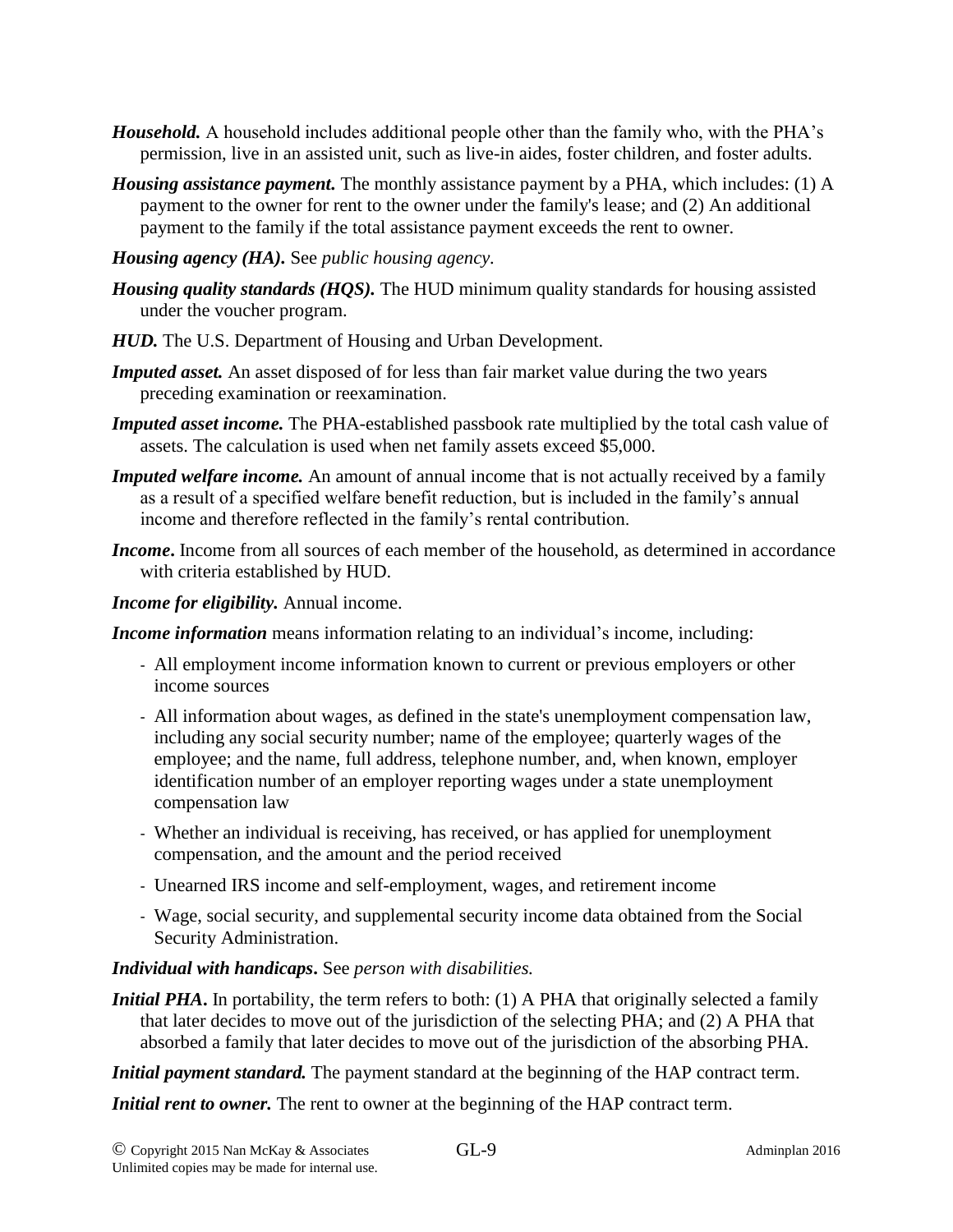- *Institution of higher education.* An institution of higher education as defined in 20 U.S.C. 1001 and 1002. See Exhibit 3-2 in this Administrative Plan.
- *Jurisdiction***.** The area in which the PHA has authority under state and local law to administer the program.
- *Landlord*. Either the owner of the property or his/her representative, or the managing agent or his/her representative, as shall be designated by the owner.
- *Lease***.** A written agreement between an owner and a tenant for the leasing of a dwelling unit to the tenant. The lease establishes the conditions for occupancy of the dwelling unit by a family with housing assistance payments under a HAP contract between the owner and the PHA.
- *Live-in aide***.** A person who resides with one or more elderly persons, or near-elderly persons, or persons with disabilities, and who:
	- Is determined to be essential to the care and well-being of the persons;
	- Is not obligated for the support of the persons; and
	- Would not be living in the unit except to provide the necessary supportive services.
- *Living/sleeping room.* A living room may be used as sleeping (bedroom) space, but no more than two persons may occupy the space. A bedroom or living/sleeping room must have at least one window and two electrical outlets in proper operating condition. See HCV GB p. 10-6 and 24 CFR 982.401.
- *Local preference.* A preference used by the PHA to select among applicant families.
- *Low-income family.* A family whose income does not exceed 80 percent of the median income for the area as determined by HUD with adjustments for smaller or larger families, except that HUD may establish income limits higher or lower than 80 percent for areas with unusually high or low incomes.
- *Manufactured home.* A manufactured structure that is built on a permanent chassis, is designed for use as a principal place of residence, and meets the HQS. (A special housing type: see 24 CFR 982.620 and 982.621.)
- *Manufactured home space.* In manufactured home space rental: A space leased by an owner to a family. A manufactured home owned and occupied by the family is located on the space. See 24 CFR 982.622 to 982.624.
- *Medical expenses***.** Medical expenses, including medical insurance premiums, that are anticipated during the period for which annual income is computed, and that are not covered by insurance (a deduction for elderly or disabled families only). These allowances are given when calculating adjusted income for medical expenses in excess of 3 percent of annual income.
- *Minor***.** A member of the family household other than the family head or spouse, who is under 18 years of age.
- *Mixed family.* A family whose members include those with citizenship or eligible immigration status, and those without citizenship or eligible immigration status.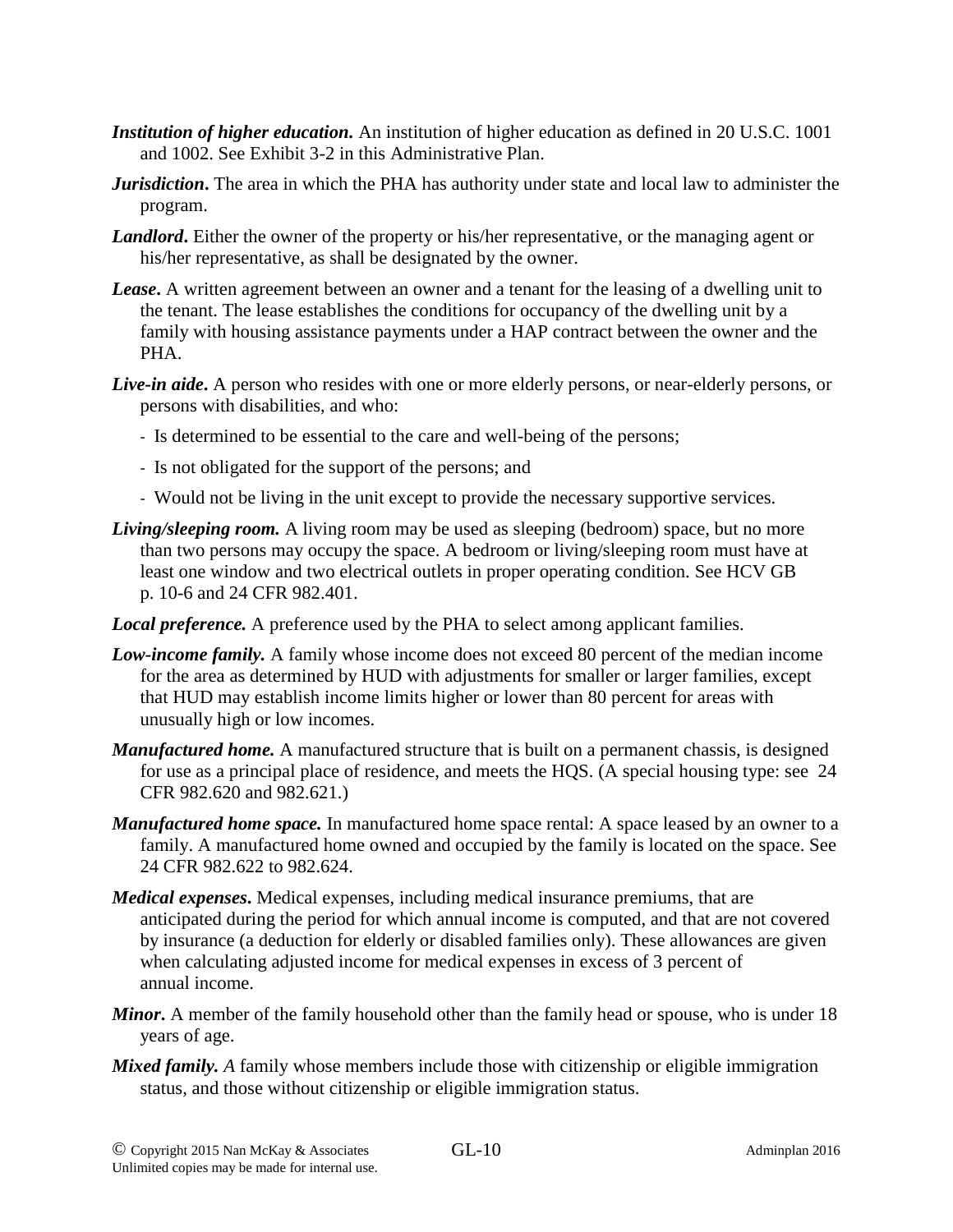*Monthly adjusted income***.** One twelfth of adjusted income.

*Monthly income***.** One twelfth of annual income.

- *Mutual housing.* Included in the definition of *cooperative.*
- *National. A* person who owes permanent allegiance to the United States, for example, as a result of birth in a United States territory or possession.
- *Near-elderly family***.** A family whose head, spouse, or sole member is a person who is at least 50 years of age but below the age of 62; or two or more persons, who are at least 50 years of age but below the age of 62, living together; or one or more persons who are at least 50 years of age but below the age of 62 living with one or more live-in aides.
- *Net family assets*. (1) Net cash value after deducting reasonable costs that would be incurred in disposing of real property, savings, stocks, bonds, and other forms of capital investment, excluding interests in Indian trust land and excluding equity accounts in HUD homeownership programs. The value of necessary items of personal property such as furniture and automobiles shall be excluded.
	- In cases where a trust fund has been established and the trust is not revocable by, or under the control of, any member of the family or household, the value of the trust fund will not be considered an asset so long as the fund continues to be held in trust. Any income distributed from the trust fund shall be counted when determining annual income under §5.609.
	- In determining net family assets, PHAs or owners, as applicable, shall include the value of any business or family assets disposed of by an applicant or tenant for less than fair market value (including a disposition in trust, but not in a foreclosure or bankruptcy sale) during the two years preceding the date of application for the program or reexamination, as applicable, in excess of the consideration received therefore. In the case of a disposition as part of a separation or divorce settlement, the disposition will not be considered to be for less than fair market value if the applicant or tenant receives important consideration not measurable in dollar terms.

*Noncitizen. A* person who is neither a citizen nor national of the United States.

- *Notice of funding availability (NOFA).* For budget authority that HUD distributes by competitive process, the *Federal Register* document that invites applications for funding. This document explains how to apply for assistance and the criteria for awarding the funding.
- *Office of General Counsel (OGC)***.** The General Counsel of HUD.
- *Overcrowded.* A unit that does not meet the following HQS space standards: (1) Provide adequate space and security for the family; and (2) Have at least one bedroom or living/sleeping room for each two persons.
- *Owner*. Any person or entity with the legal right to lease or sublease a unit to a participant.
- *PHA Plan.* The annual plan and the 5-year plan as adopted by the PHA and approved by HUD.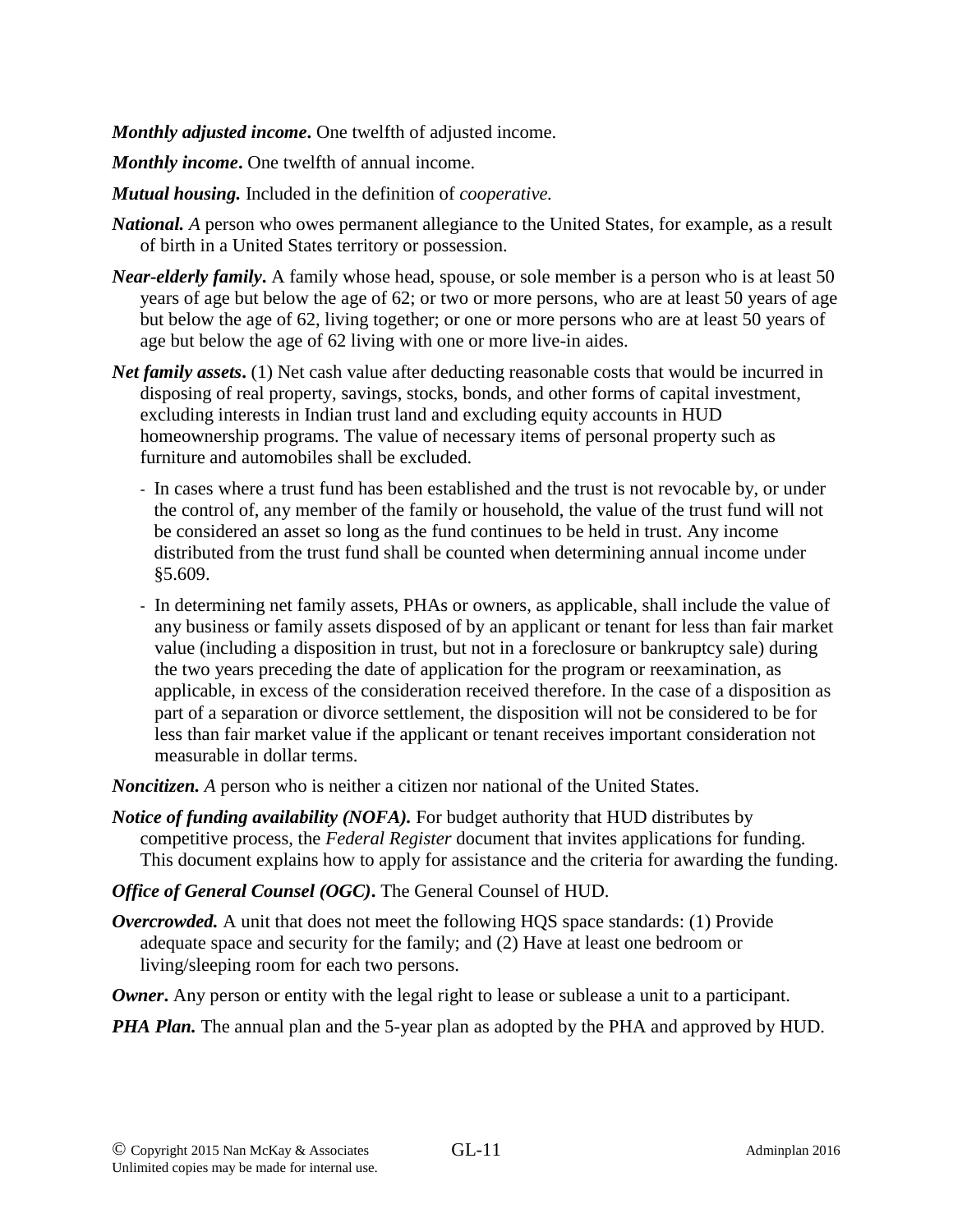- *PHA's quality control sample.* An annual sample of files or records drawn in an unbiased manner and reviewed by a PHA supervisor (or by another qualified person other than the person who performed the original work) to determine if the work documented in the files or records conforms to program requirements. For minimum sample size see CFR 985.3.
- *Participant (participant family).* A family that has been admitted to the PHA program and is currently assisted in the program. The family becomes a participant on the effective date of the first HAP contract executed by the PHA for the family (first day of initial lease term).
- *Payment standard.* The maximum monthly assistance payment for a family assisted in the voucher program (before deducting the total tenant payment by the family).
- *Person with disabilities. For the purposes of program eligibility*. A person who has a disability as defined under the Social Security Act or Developmental Disabilities Care Act, or a person who has a physical or mental impairment expected to be of long and indefinite duration and whose ability to live independently is substantially impeded by that impairment but could be improved by more suitable housing conditions. This includes persons with AIDS or conditions arising from AIDS but excludes persons whose disability is based solely on drug or alcohol dependence. *For the purposes of reasonable accommodation.* A person with a physical or mental impairment that substantially limits one or more major life activities, a person regarded as having such an impairment, or a person with a record of such an impairment.
- *Portability*. Renting a dwelling unit with a Section 8 housing choice voucher outside the jurisdiction of the initial PHA.
- *Premises*. The building or complex in which the dwelling unit is located, including common areas and grounds.
- *Previously unemployed.* With regard to the earned income disallowance, a person with disabilities who has earned, in the 12 months previous to employment, no more than would be received for 10 hours of work per week for 50 weeks at the established minimum wage.
- *Private space*. In shared housing, the portion of a contract unit that is for the exclusive use of an assisted family.
- *Processing entity***.** The person or entity that, under any of the programs covered, is responsible for making eligibility and related determinations and any income reexamination. In the HCV program, the "processing entity" is the "responsible entity."
- *Project owner.* The person or entity that owns the housing project containing the assisted dwelling unit.
- *Public assistance*. Welfare or other payments to families or individuals, based on need, which are made under programs funded, separately or jointly, by federal, state, or local governments.
- *Public housing agency (PHA)***.** Any state, county, municipality, or other governmental entity or public body, or agency or instrumentality of these entities, that is authorized to engage or assist in the development or operation of low-income housing under the 1937 Act.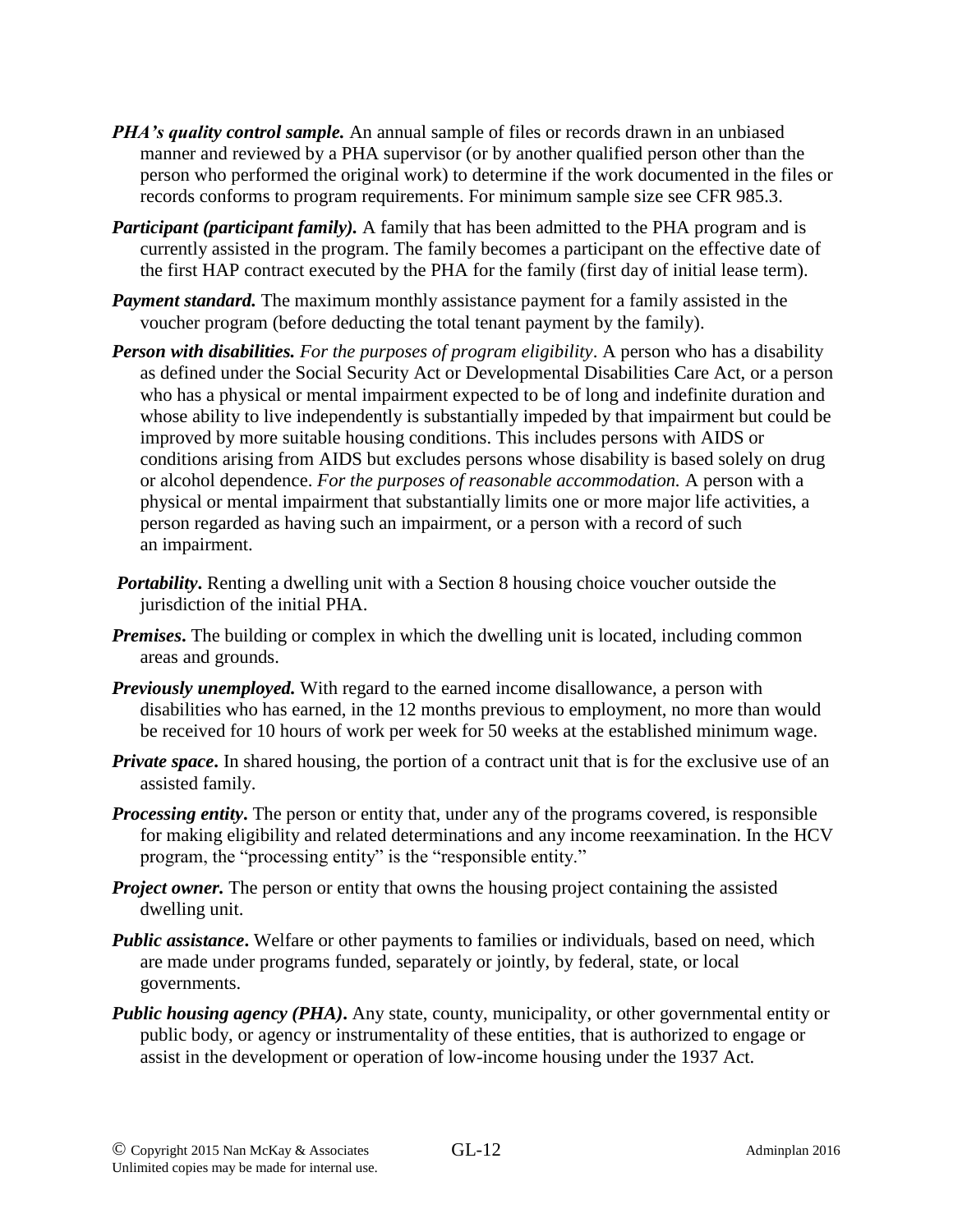- *Qualified family* (under the earned income disallowance). A family participating in an applicable assisted housing program or receiving HCV assistance:
	- Whose annual income increases as a result of employment of a family member who is a person with disabilities and who was previously unemployed for one or more years prior to employment;
	- Whose annual income increases as a result of increased earnings by a family member who is a person with disabilities during participation in any economic self-sufficiency or other job training program; or
	- Whose annual income increases, as a result of new employment or increased earnings of a family member who is a person with disabilities, during or within six months after receiving assistance, benefits or services under any state program for temporary assistance for needy families funded under Part A of Title IV of the Social Security Act, as determined by the responsible entity in consultation with the local agencies administering temporary assistance for needy families (TANF) and Welfare-to-Work (WTW) programs. The TANF program is not limited to monthly income maintenance, but also includes such benefits and services as one-time payments, wage subsidies and transportation assistance- provided that the total amount over a six-month period is at least \$500.
- *Qualified census tract.* With regard to certain tax credit units, any census tract (or equivalent geographic area defined by the Bureau of the Census) in which at least 50 percent of households have an income of less than 60 percent of Area Median Gross Income (AMGI), or where the poverty rate is at least 25 percent, and where the census tract is designated as a qualified census tract by HUD.
- *Reasonable rent*. A rent to owner that is not more than rent charged: (1) For comparable units in the private unassisted market; and (2) For comparable unassisted units in the premises.
- *Reasonable accommodation.* A change, exception, or adjustment to a rule, policy, practice, or service to allow a person with disabilities to fully access the PHA's programs or services.
- *Receiving PHA***.** In portability: A PHA that receives a family selected for participation in the tenant-based program of another PHA. The receiving PHA issues a voucher and provides program assistance to the family.
- *Recertification***.** Sometimes called *reexamination.* The process of securing documentation of total family income used to determine the rent the tenant will pay for the next 12 months if there are no additional changes to be reported.
- *Remaining member of the tenant family***.** The person left in assisted housing who may or may not normally qualify for assistance on their own circumstances (i.e., an elderly spouse dies, leaving widow age 47 who is not disabled).
- *Rent to owner.* The total monthly rent payable to the owner under the lease for the unit (also known as contract rent). Rent to owner covers payment for any housing services, maintenance, and utilities that the owner is required to provide and pay for.
- *Residency preference.* A PHA preference for admission of families that reside anywhere in a specified area, including families with a member who works or has been hired to work in the area (See *residency preference area*).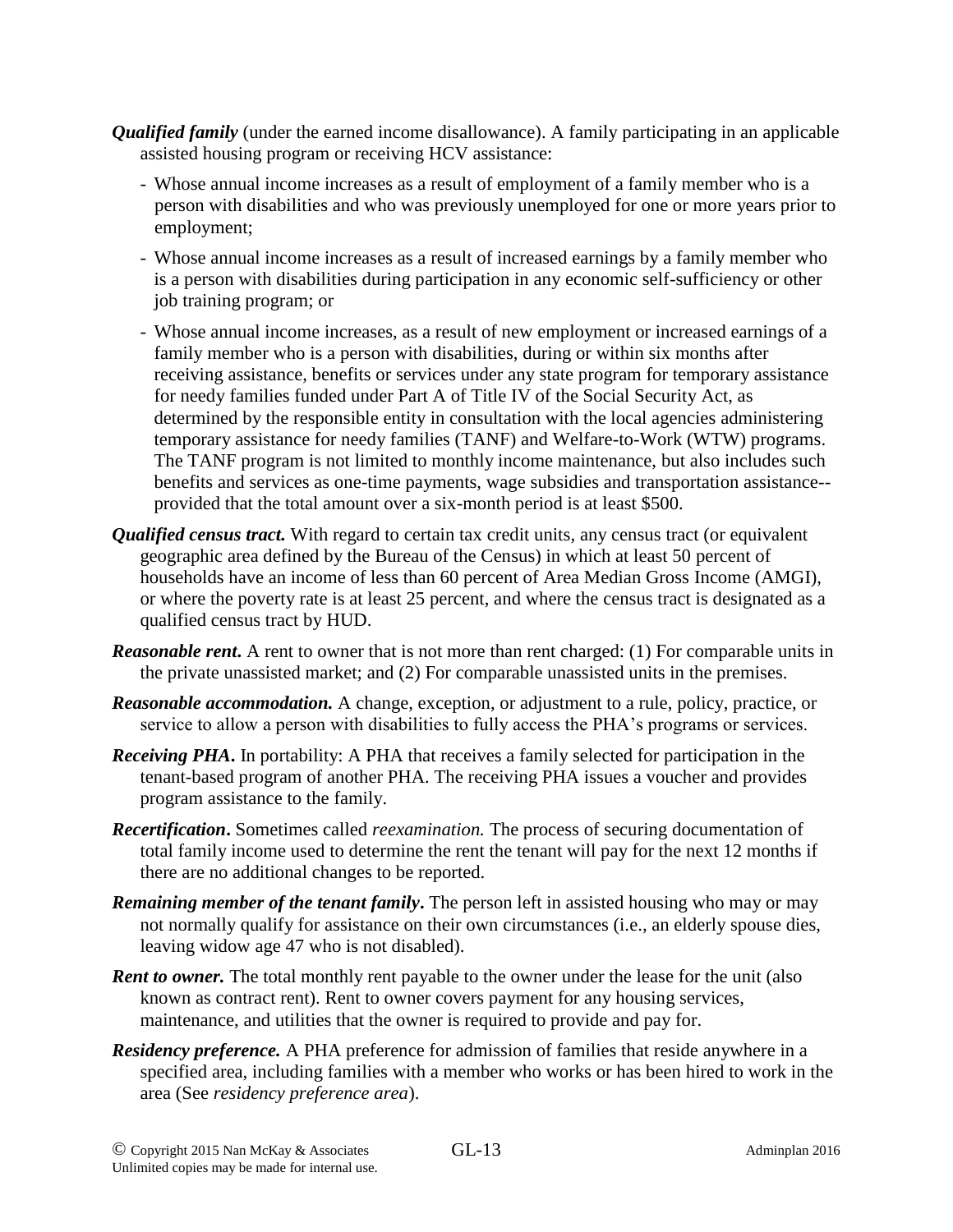- *Residency preference area.* The specified area where families must reside to qualify for a residency preference.
- *Responsible entity.* For the public housing and the Section 8 tenant-based assistance, projectbased voucher assistance, and moderate rehabilitation programs, the responsible entity means the PHA administering the program under an ACC with HUD. For all other Section 8 programs, the responsible entity means the Section 8 owner.
- *Secretary***.** The Secretary of Housing and Urban Development.
- *Section 8***.** Section 8 of the United States Housing Act of 1937.
- *Section 8 covered programs.* All HUD programs which assist housing under Section 8 of the 1937 Act, including Section 8 assisted housing for which loans are made under Section 202 of the Housing Act of 1959.
- *Section 214.* Section 214 of the Housing and Community Development Act of 1980, as amended.
- *Section 214 covered programs.* The collective term for the HUD programs to which the restrictions imposed by Section 214 apply. These programs are set forth in 24 CFR 5.500.
- *Security deposit.* A dollar amount (maximum set according to the regulations) which can be used for unpaid rent or damages to the owner upon termination of the lease.
- *Set-up charges.* In a manufactured home space rental, charges payable by the family for assembling, skirting, and anchoring the manufactured home.
- *Sexual assault.* Any nonconsensual sexual act proscribed by federal, tribal, or state law, including when the victim lacks capacity to consent (42 U.S.C. 13925(a)).
- *Sexual orientation.* Homosexuality, heterosexuality or bisexuality.
- *Shared housing.* A unit occupied by two or more families. The unit consists of both common space for shared use by the occupants of the unit and separate private space for each assisted family. (A special housing type: see 24 CFR 982.615–982.618.)
- *Single person.* A person living alone or intending to live alone.
- *Single room occupancy housing (SRO).* A unit that contains no sanitary facilities or food preparation facilities, or contains either, but not both, types of facilities. (A special housing type: see 24 CFR 982.602–982.605.)
- *Social security number (SSN)***.** The nine-digit number that is assigned to a person by the Social Security Administration and that identifies the record of the person's earnings reported to the Social Security Administration. The term does not include a number with a letter as a suffix that is used to identify an auxiliary beneficiary.
- *Special admission.* Admission of an applicant that is not on the PHA waiting list or without considering the applicant's waiting list position.
- *Special housing types***.** See subpart M of part 982. Subpart M states the special regulatory requirements for: SRO housing, congregate housing, group homes, shared housing, cooperatives (including mutual housing), and manufactured homes (including manufactured home space rental).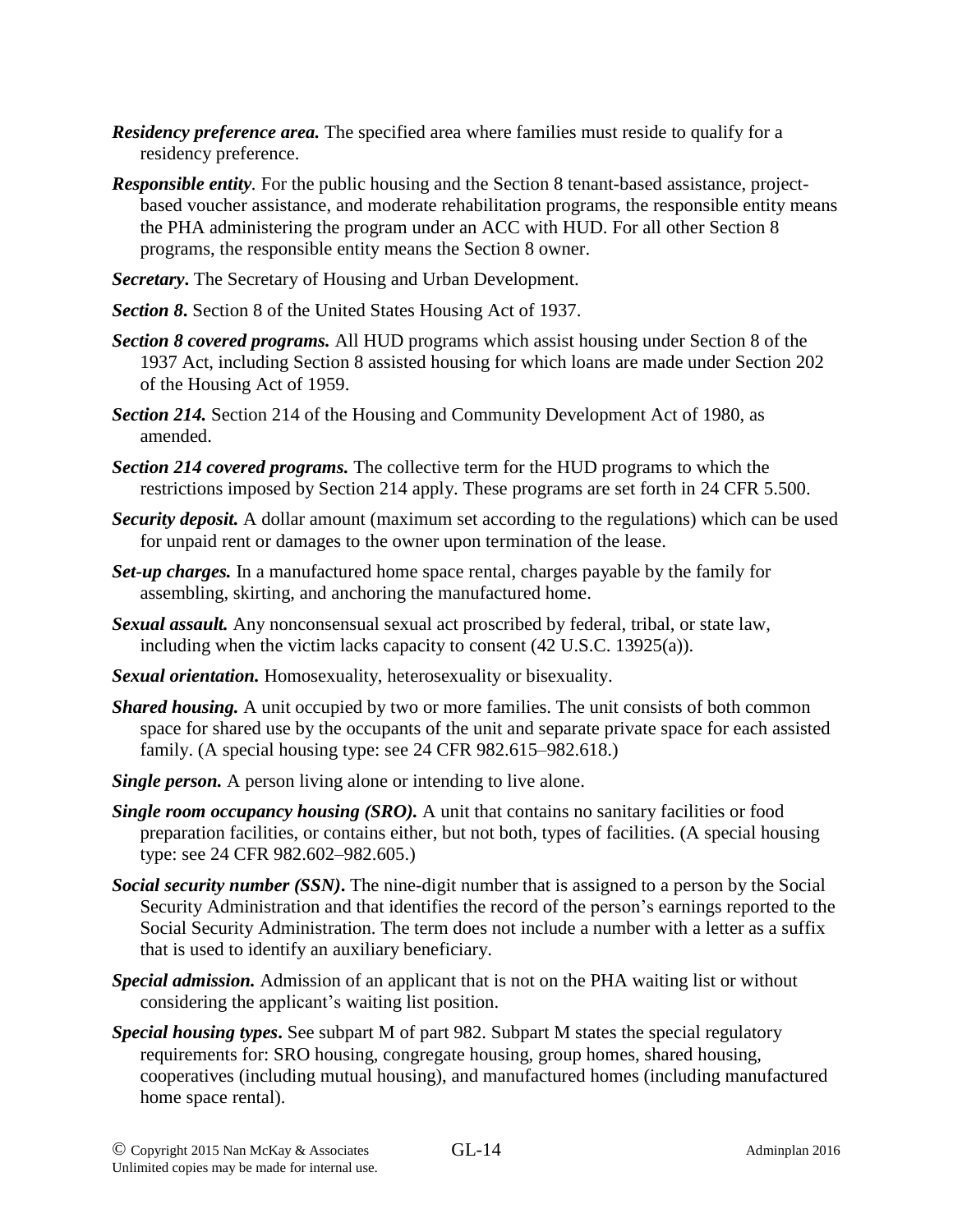- *Specified welfare benefit reduction.* Those reductions of welfare benefits (for a covered family) that may not result in a reduction of the family rental contribution. A reduction of welfare benefits because of fraud in connection with the welfare program, or because of welfare sanction due to noncompliance with a welfare agency requirement to participate in an economic self-sufficiency program.
- *Spouse.* The marriage partner of the head of household.
- *Stalking.* To follow, pursue, or repeatedly commit acts with the intent to kill, injure, harass, or intimidate; or to place under surveillance with the intent to kill, injure, harass, or intimidate another person; and in the course of, or as a result of, such following, pursuit, surveillance, or repeatedly committed acts, to place a person in reasonable fear of the death of, or serious bodily injury to, or to cause substantial emotional harm to (1) that person, (2) a member of the immediate family of that person, or (3) the spouse or intimate partner of that person.
- *State wage information collection agency (SWICA)***.** The state agency, including any Indian tribal agency, receiving quarterly wage reports from employers in the state, or an alternative system that has been determined by the Secretary of Labor to be as effective and timely in providing employment-related income and eligibility information.
- *Subsidy standards.* Standards established by a PHA to determine the appropriate number of bedrooms and amount of subsidy for families of different sizes and compositions.
- **Suspension.** The term on the family's voucher stops from the date the family submits a request for PHA approval of the tenancy, until the date the PHA notifies the family in writing whether the request has been approved or denied. This practice is also called *tolling.*
- *Tax credit rent.* With regard to certain tax credit units, the rent charged for comparable units of the same bedroom size in the building that also receive the low-income housing tax credit but do not have any additional rental assistance (e.g., tenant-based voucher assistance).
- *Tenancy addendum.* For the housing choice voucher program, the lease language required by HUD in the lease between the tenant and the owner.
- *Tenant*. The person or persons (other than a live-in aide) who executes the lease as lessee of the dwelling unit.
- *Tenant rent to owner.* See *family rent to owner*.
- *Term of lease.* The amount of time a tenant agrees in writing to live in a dwelling unit.
- **Total tenant payment (TTP).** The total amount the HUD rent formula requires the tenant to pay toward rent and utilities.
- *Unit*. Residential space for the private use of a family. The size of a unit is based on the number of bedrooms contained within the unit and generally ranges from zero (0) bedrooms to six (6) bedrooms.
- *Utilities.* Water, electricity, gas, other heating, refrigeration, cooking fuels, trash collection, and sewage services. Telephone service is not included.